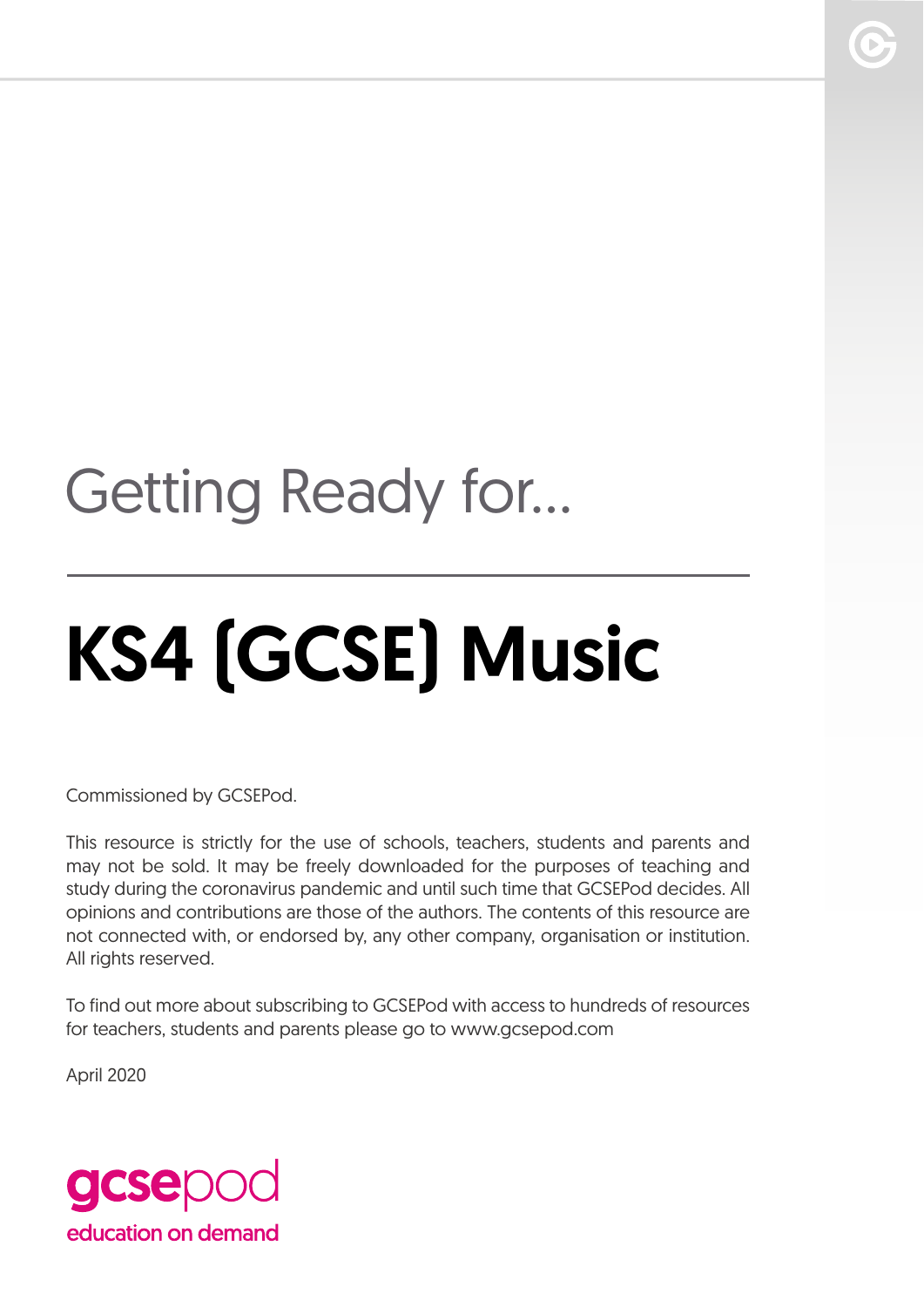Regardless of which exam board you are studying towards at GCSE-level Music, you will be assessed in three areas: **performing, composing** and **listening**. The different boards have various ways of referring to these skills, but they are effectively the same.

Here are some specific activities and approaches you could try to ensure you are fully prepared in all three areas for the move to GCSE Music.

# Composition

Composing your own music is an essential part of all GCSE Music courses. Your school will have their own ways of completing the required composition coursework; this may be using a notation program like Sibelius, a DAW like Cubase or GarageBand or perhaps even on paper.

The following tasks are designed to allow you to develop skills which you'll be able to apply regardless of the method your school uses.

#### 1. Those magic changes

The heart of most good GCSE compositions is a solid chord sequence. At GCSE you will mostly be using triad chords (three note chords). On a piano these are constructed in a 'play a note - miss a note - play a note - miss a note - play a note' pattern e.g. C, E, G.

- Choose a scale you're familiar with (C major, the white notes of the piano from C-C, is a good place to start) and try out the different chords you can get with the notes given.
- Try to see if you can come up with a 4 bar chord sequence which can repeat several times. You could try playing it on your instrument or use a music production program like GarageBand.
- Which chords work well together? Which do you think you should avoid? Make notes; they'll be useful when it comes to writing your first full composition.

#### 2. You hum it and I'll play it

Possibly even more important than an interesting chord sequence is the ability to put together an engaging melody. A very common mistake for GCSE composers is to write melodies which don't contain enough repetition.

Listen to some of your favourite pieces of music and focus on the main melody. Chances are it's highly repetitive though it's also likely to contain subtle tricks to keep the audience's attention. As composers, we must walk a tightrope between our melodies being too boring and too complex - too repetitive and the audience find it dull, not repetitive enough and the audience don't know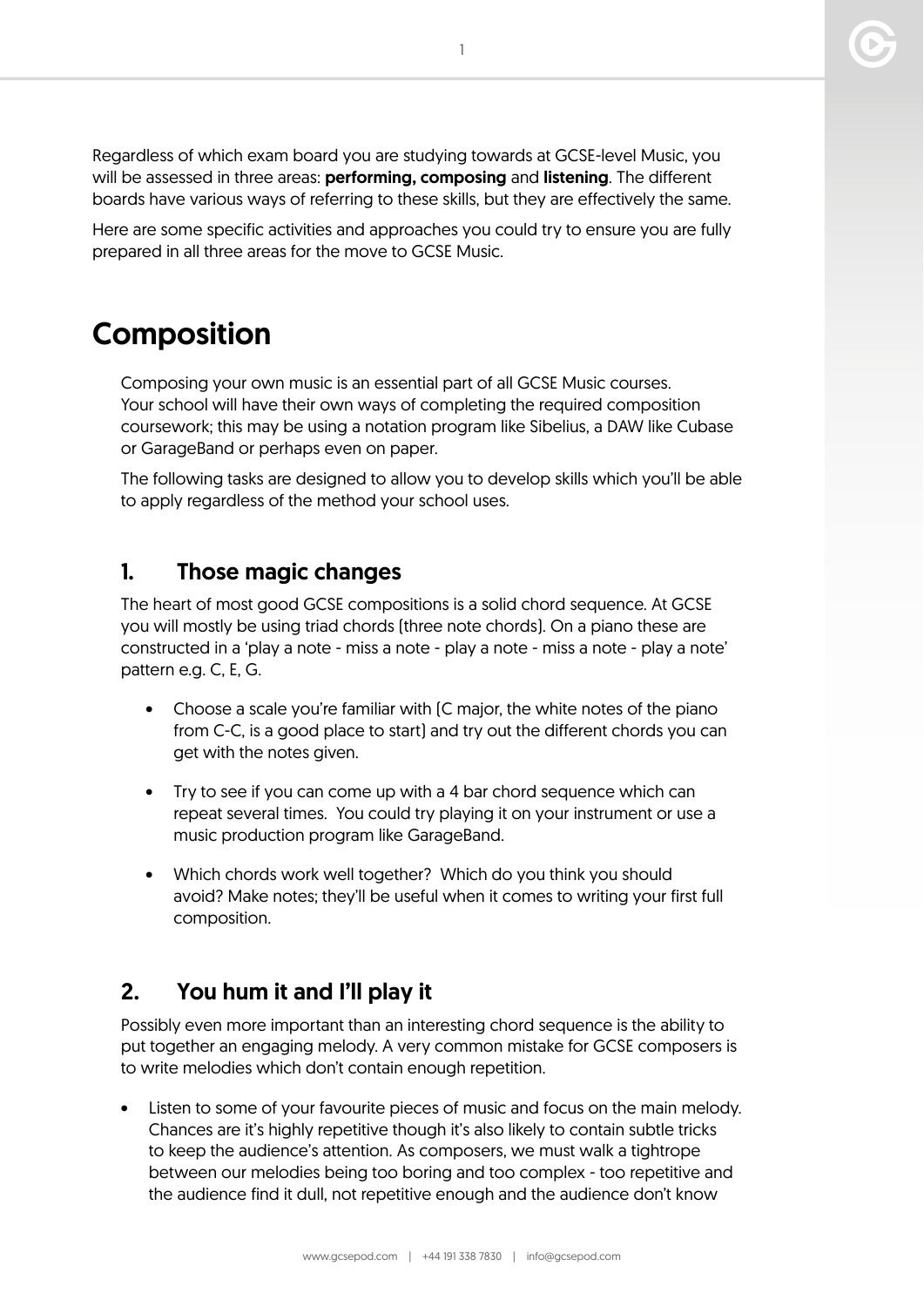what to expect.

- Try writing a one bar, four beat melody and record it somehow. This could be via a piece of music tech software or even just singing into your phone.
- Now try to repeat the melody with very small changes. It's these tiny changes that allow you to make the most of a good melodic idea.

Things you can try:

- Changing just the last note
- Changing just the first note
- Moving the whole tune up or down one note i.e. if the tune starts on a C, now start on D
- Playing your whole tune backwards

#### 3. And the band begins to play…

A common mistake for a fledgling GCSE composer is to write for groups of instruments which don't offer sufficient breadth of sound or are just plain bizarre!

Research some common instrumental groupings for a variety of different styles and eras of music. Which instrument plays the tune? Which takes the bass line? Is there a rhythmic instrument? Where are the chords (are they played by one instrument or across several)?

# Performance

Alongside performance you will have to perform some music as part of your course. Dependent on your course and your school, you may have the opportunity to perform using music tech or as a DJ as well as the more common options of performing on an instrument or singing. Regardless of which route you take you will need to make sure you get into a regular practice routine to be able to perform your best come the end of the course.

#### 1. Like a broken record

Everyone hates hearing a recording of their speaking voice and it's often the same for musicians. However, as painful as it can be, any effective practicing on an instrument should include recording and reviewing yourself. You don't need to have an expensive recording set-up, a phone voice memo is usually more than enough.

• Try to get into the habit of recording yourself regularly and taking time to go over the recordings. Listen closely to any sections you struggle with and make notes of things to work on in your next practice session.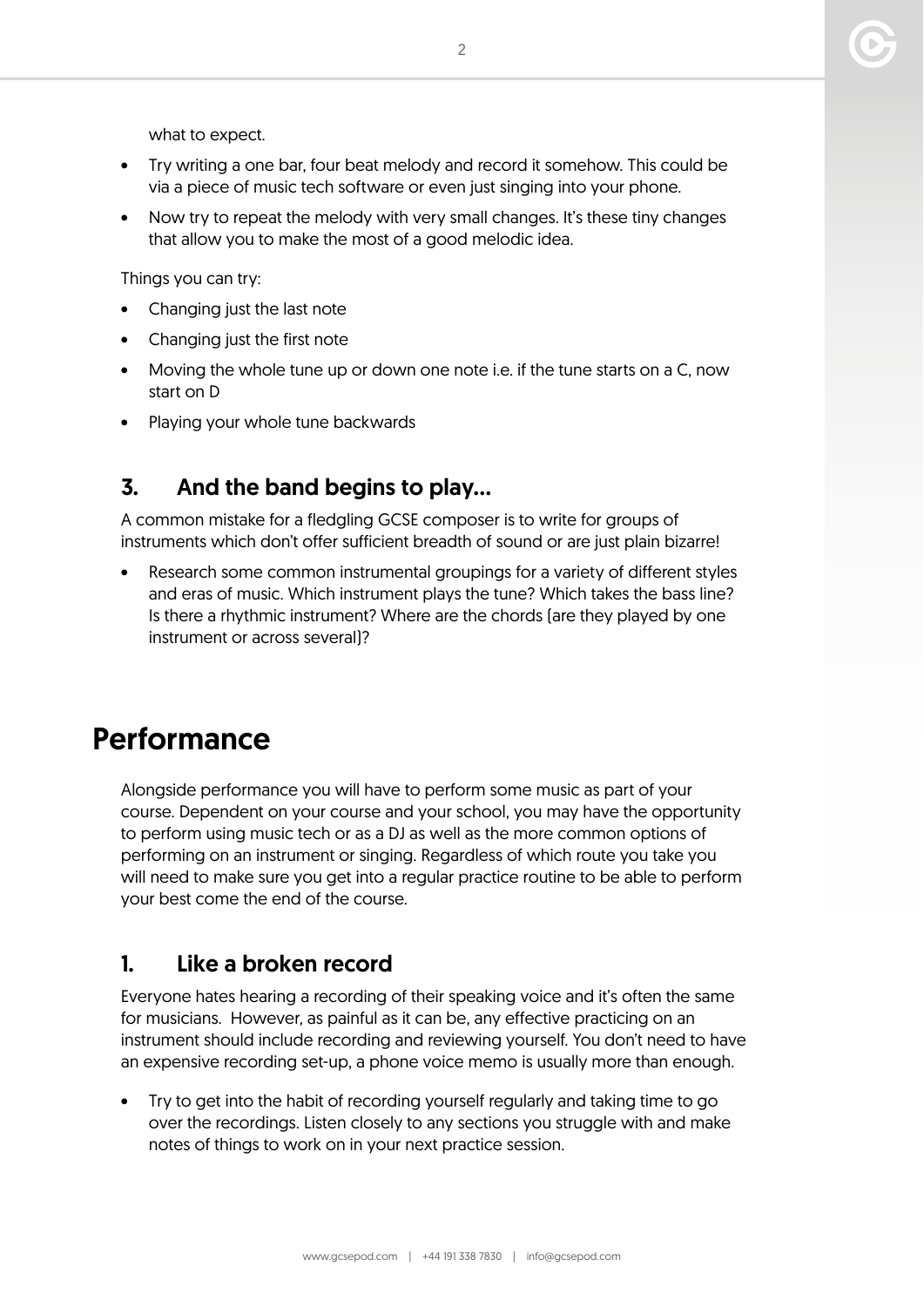### 2. An eye for details

Clearly you need to be able to perform on your instrument with the right notes in the right places. However, the thing that will separate performances which achieve middle band marks and those higher up is the small details. Where you place your breathing, holding notes for their full length, using the correct fingering to allow you to move around your instrument fluidly - each instrument will present its own set of challenges.

• The best way to prepare for these (aside from recording and reviewing your practice) is dedicating serious time to the technical exercises specific to your instrument. Scales, arpeggios, rudiments, breathing exercises - without them you may be able to complete some pieces to a decent standard at the moment but your Year 11 self will thank you if you dedicate regular practice time to them now.

#### 3. Get with the program

Lots of people get a little obsessed with the grade level of the pieces needed for GCSE music at the beginning of the course.

While for most exam boards it is true that you will struggle to achieve full marks without playing a piece of around grade 4 standard, it is always better to play a simpler piece really well than a more complex piece poorly.

It is also worth remembering that performance pieces do not necessarily need to be drawn from a graded syllabus to qualify as the acceptable standard.

- The very beginning of the course is a little early to have your performance program completely planned out, but now would be a good time to start talking to your music teacher about pieces they might recommend you work towards. Are there any specific techniques they feel you should work on?
- If you are self-taught, it is worth looking at the mammoth [Edexcel Difficulty](https://qualifications.pearson.com/content/dam/pdf/A%20Level/Music/2016/Specification%20and%20sample%20assessments/GCSE-AS-and-A-level-Music-Difficulty-Levels-Booklet.pdf)  [Levels Booklet](https://qualifications.pearson.com/content/dam/pdf/A%20Level/Music/2016/Specification%20and%20sample%20assessments/GCSE-AS-and-A-level-Music-Difficulty-Levels-Booklet.pdf) (regardless of which exam board you will be working towards). This huge document provides examples of pieces for a wide range of instruments which have been graded for difficulty. This will give you a good selection of pieces you could try out to give you an idea of the standard you need to be working towards.